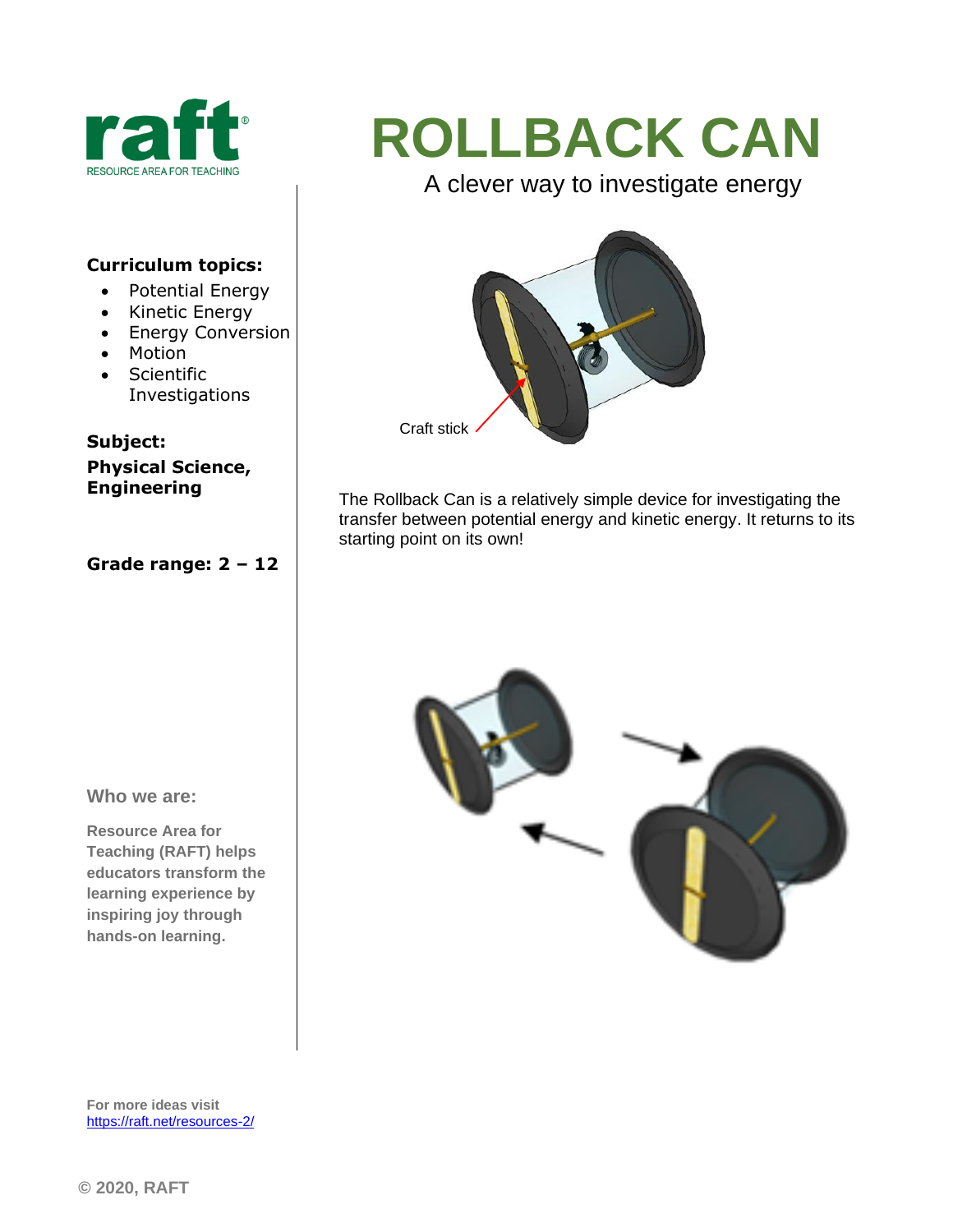## **Materials required per device**

- Plastic plates w/ holes (x2)
- Corrugated cardboard (x1)
- Paper clips, jumbo (x2)
- Rubber bands (x3)
- Flat metal washers (x4)
- Craft sticks, jumbo (x2)
- Releasable zip tie
- Scissors, not included

**WARNING: Rubber bands contain natural rubber latex which may cause allergic reactions.**

### **Set-Up(Assembly below shows a clear cylinder for illustrative purposes)**

Interlock the 3 rubber bands, leaving them loosely connected (shown below left). Insert the thin zip tie end through one of the 2 rubber band knots. Pull the rubber bands until tight. **1**



- 2 Insert the thin zip tie end through all four metal washers. Put the thin end through the locking head of the zip tie and pull until the washers hang loosely near the rubber band knot. Cut off the slack (see above right).
- **3**

**4**

**5**

Push the rubber band loop through the food side of one plate (right). Pull the rubber band through the hole, forming a loop to insert a craft stick (see title page). Pull the rubber bands to tighten.

Place the plate with craft stick side-down on a flat surface. Put the cylinder on the plate. Grab the end of the rubber bands and pull it up.

Insert the rubber bands through the hole in a second plate. Hold the second plate food side down and pull the rubber bands upward until a knot comes through the hole.

**6**

**1**

Insert and center a craft stick into the rubber band loop under the knot.

# **To do and notice**

- Place the Rollback Can on a smooth, level surface or tightly woven carpet about 10 feet long.
- Give the Rollback Can a firm push in a direction that is clear of obstacles. Observe its motion. What happens as it rolls? Does it keep going? What do you think is happening to its kinetic energy (energy of a moving object)? Is energy being stored in the device, and if so, where? **2**
- If a rapid rattling sound is heard while the device is rolling, the weights are too close to the rubber band and are causing it to unwind. Loosen the zip tie to make more room for the washers. Adding more washers to increase the weight can also fix this issue. **3**
- Get creative with the Rollback Can and its motion. Try using a ramp, different surfaces, or make larger or smaller versions of the device. The choice is yours! **4**